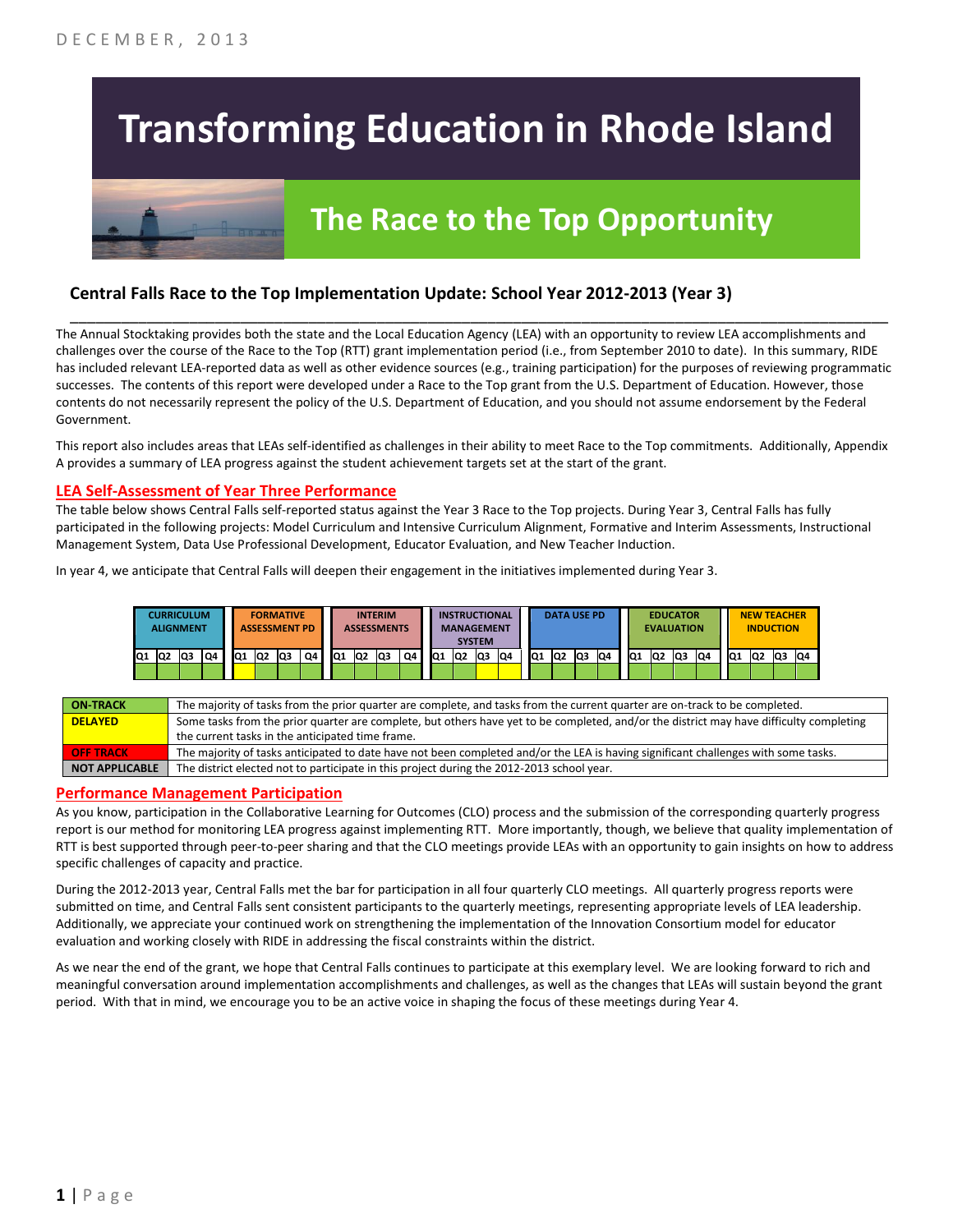#### **System of Support 1: Standards and Curriculum**

Based on the quarterly progress reports submitted by Central Falls, as well as participation in additional applicable activities through the end of the 2012-2013 school year, we have assessed the district as 'on track (green),' 'delayed (yellow),' 'off track/at risk (red)', or 'not applicable (grey) on each of the Year 3 System of Support 1 scope of work tasks for Race to the Top. This assessment is reflected in the table below. Please note that further description of these statuses can be found on page one of this report.

RIDE would like to commend Central Falls on its efforts to expand and deepen educator and administrator knowledge of the Common Core State Standards (CCSS). In its progress reports, Central Falls noted that continued and proactive communication is an important element in ensuring successful teacher engagement throughout this multi-layered initiative. Additionally, the district offered after-school and small group professional development sessions to align units of study to the Common Core utilizing existing resources. Grade-level workshops in mathematics were also held to allow teachers to become more familiar with the new standards, and to integrate the standards into current curriculum.

Central Falls has made significant progress against implementing a guaranteed and viable curriculum aligned to the new Common Core State Standards. During the 2012-2013 school year, Central Falls continued to participate in the Dana Center curriculum writing and leadership sessions in Science. As noted at the conclusion of the 2012-2013 school year, Central Falls expected to have a K-12 aligned curriculum in ELA and that, through the work of the summer and upcoming school year, their mathematics curriculum would be ready for implementation.

We commend Central Falls on the hard work that has been accomplished in this area. We look forward to hearing about additional opportunities that Central Falls has created for further collaboration within their district, as well as deeper professional development in key instructional shifts.

| Intensive Curriculum Alignment and Model Curriculum Development                                                                                                                                                                                           | Year 3:SY12-13 |                                         |                           |                |  |
|-----------------------------------------------------------------------------------------------------------------------------------------------------------------------------------------------------------------------------------------------------------|----------------|-----------------------------------------|---------------------------|----------------|--|
|                                                                                                                                                                                                                                                           | Q <sub>1</sub> | Q <sub>2</sub>                          | Q <sub>3</sub>            | Q <sub>4</sub> |  |
| Develop and communicate a multi-year Transition Plan for the Common Core State Standards implementation, including clear<br>expectations for school level transition benchmarks and a plan for developing a curriculum aligned to the CCSS in grades K-12 |                | Modify as Modify as Modify as<br>needed | needed                    | needed         |  |
| Identify opportunities for educators to work collaboratively to deepen understanding of CCSS (e.g. Common Planning Time, grade<br>level team, department meetings, faculty meetings)                                                                      |                | Modify as Modify as Modify as<br>needed | needed                    | needed         |  |
| Create implementation plan, including the identification of aligned resources, to support roll out of new curricula                                                                                                                                       |                | Modify as Modify as Modify as<br>needed | needed                    | needed         |  |
| Develop curriculum aligned to the Common Core State Standards, including participation in Dana Center curriculum writing and<br>leadership sessions (if applicable)                                                                                       |                | X                                       | $\boldsymbol{\mathsf{x}}$ |                |  |

*\*Please note: the 'x' in the above table represents the anticipated completion timeline set by RIDE, not when the district completed the task. Additionally, for further clarification on the criteria used to select each status, consult the description on page one of this report.*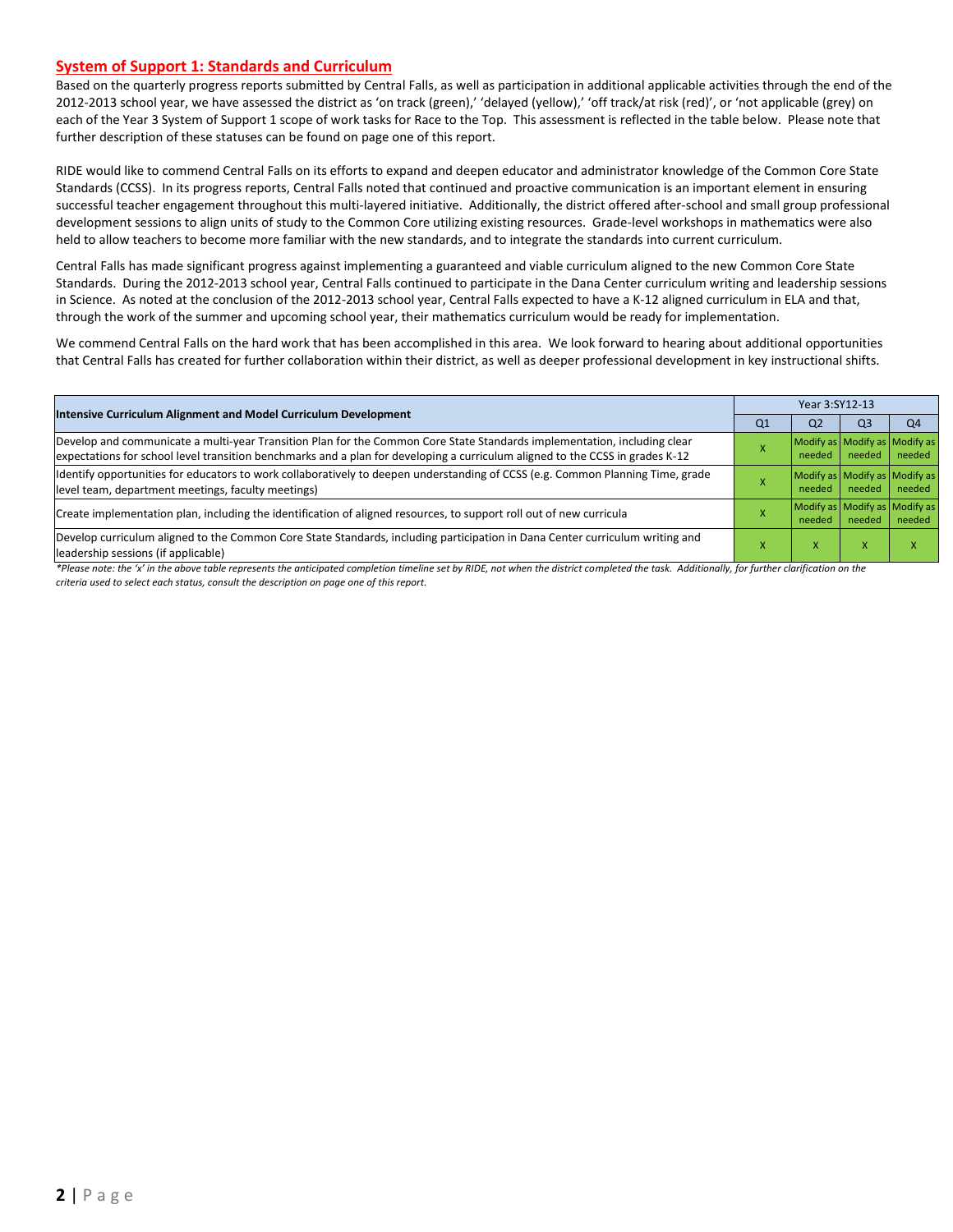#### **System of Support 2: Instructional Improvement Systems**

During the 2012-2013 school year, Central Falls chose to implement all of the four Race to the Top projects in System of Support 2. Based on the quarterly progress reports submitted by Central Falls, as well as participation in additional applicable activities through the end of the 2012-2013 school year, we have assessed the district on each of the Year 3 scope of work tasks for those applicable projects.

In addition to configuring the Instructional Management System (IMS) to provide educator access to both Interim Assessments and the Formative Assessment PD modules, Central Falls submitted and updated their teacher-course-student data and ensured that all educators in the district had valid single sign-on accounts. While the district initially intended to utilized the IMS for RtI interventions as well as curriculum management, Central Falls determined that it was in the best interest of their district to move forward in their investigations of a comprehensive Student Information System which would encompass the curriculum management functions provided by the RIDE IMS platform.

During the 2012-2013 school year, Central Falls recruited teachers to participate in the Formative Assessment online professional development series. The district created a multi-year plan, identified facilitators, and set a goal of completing three modules by the end of the year. As of the end of the year progress update, Central Falls reported that they were on track to accomplish that goal; many teachers were using the modules as their professional growth goal, and the district intends to encourage additional teachers to follow suit for the upcoming 2013-2014 school year.

A small cadre of teachers across each grade level administered the fixed-form interim assessments online during the 2012-2013 school year. The first test was administered in both ELA and math in grades 3-11. RIDE is pleased to note that, in their second quarterly progress update, Central Falls noted that they were able to overcome technology issue through planning and resource development and successfully moved forward with their target to pilot the system and to expand the online assessments in the 2013-2014 school year. The district also noted that they learned much from the pilot, and appreciated the opportunity that these provided in terms of the district monitoring student achievement and identifying gaps in skill development in a timely manner.

During the 2012-2013 school year, the elementary and middle schools in Central Falls participated in the Data Use professional development series. In the QPU reports, the district expressed that the training was hugely successful in generating deep data-driven discussions. Additionally, the school data leadership team members became true leaders in this area. In the 2013-2014 school year, Central Falls will expand participation to the high school.

In the upcoming CLO sessions, we look forward to hearing about the Central Falls's plans for expanding their participation in the formative assessment professional development and data use professional development initiatives implemented during the 2012-2013 school year. Additionally, looking ahead towards the PARCC assessment, we hope that the district will continue to examine how these initiatives are supporting their transition to the common core and overall readiness for PARCC.

| Interim Assessments (accessed via the Instructional Management System)                                                                                                                  |                   | Year 3:SY12-13                                      |                                                            |    |  |  |  |
|-----------------------------------------------------------------------------------------------------------------------------------------------------------------------------------------|-------------------|-----------------------------------------------------|------------------------------------------------------------|----|--|--|--|
|                                                                                                                                                                                         | Q <sub>1</sub>    | Q <sub>2</sub>                                      | Q <sub>3</sub>                                             | Q4 |  |  |  |
| Develop protocols or expectations regarding the use of interim assessment to inform instruction including timelines for<br>administration and process for scoring and reporting results |                   |                                                     |                                                            |    |  |  |  |
| Send LEA-determined facilitators to RIDE provided training on both the Fixed-Form assessment tool and the test-building tool                                                            | <b>Fixed Form</b> | <b>Test</b><br><b>Builder</b>                       |                                                            |    |  |  |  |
| Train of educators in the LEA on the administration and use of interim assessments utilizing RIDE-trained facilitators                                                                  |                   | x                                                   |                                                            |    |  |  |  |
| Administration of Interim Assessments in selected grades and content area(s)                                                                                                            | $1st$ Fixed       | $\blacksquare$ 2 <sup>nd</sup> Fixed $\blacksquare$ | $3^{\text{rd}}$ Fixed<br>Form Test   Form Test   Form Test |    |  |  |  |

|                                                                                                                                                                                                           |                                         | Year 3:SY12-13 |                |                |  |  |
|-----------------------------------------------------------------------------------------------------------------------------------------------------------------------------------------------------------|-----------------------------------------|----------------|----------------|----------------|--|--|
| <b>Instructional Management System (IMS)</b>                                                                                                                                                              | Q1                                      | Q <sub>2</sub> | Q <sub>3</sub> | O <sub>4</sub> |  |  |
| Designate an LEA data steward to support decision making around data collections and systems implementation and to provide input<br>and feedback on data initiatives through designated representatives   | As needed As needed As needed As needed |                |                |                |  |  |
| Maintain data quality standards of local student information systems and upload local assessment data and program information as<br>required by RIDE in a timely manner                                   |                                         | $\lambda$      | $\lambda$      |                |  |  |
| Following RIDE training, LEA Administrative Users and LEA Trainers configure the IMS for educator use and to provide end users with<br>access and training needed to utilize the IMS for daily activities |                                         | ж              |                |                |  |  |
| Deepen the understanding and use of the IMS among all educators                                                                                                                                           |                                         | л              | $\lambda$      |                |  |  |

| 'Data Use' Professional Development                                                                                                           |                | Year 3:SY12-13 |                |                   |  |  |
|-----------------------------------------------------------------------------------------------------------------------------------------------|----------------|----------------|----------------|-------------------|--|--|
|                                                                                                                                               | Q <sub>1</sub> | Q <sub>2</sub> | Q <sub>3</sub> | Q <sub>4</sub>    |  |  |
| In coordination with RIDE, select 'Data Use' training dates for each cohort of schools, as applicable                                         |                |                |                | Year <sub>2</sub> |  |  |
| Identify and provide RIDE with the leadership team members from each school who will participate in Year 2 training cohorts, as<br>applicable |                |                |                | Year <sub>2</sub> |  |  |
| Following 'Data Use' professional development, identify district and school practices to sustain and deepen data use and<br>collaboration     | Year 1         | Year 1         | Year 1         | Year 1            |  |  |

\* Please note that, for this project, 'year 1' refers to cohort 1 taking place during the 2012-2013 school year, and 'Year 2' refers to cohort 2 taking place during the 2013-2014 school year.

| [Formative Assessment Professional Development Modules (accessed via the Instructional Management System)        |                                                                        | Year 3:SY12-13 |  |         |  |  |
|------------------------------------------------------------------------------------------------------------------|------------------------------------------------------------------------|----------------|--|---------|--|--|
|                                                                                                                  | Q <sub>2</sub><br>Q <sub>1</sub><br>SY12-13 SY12-13 SY13-14<br>SY12-13 |                |  |         |  |  |
| ldentify facilitators who will support the implementation of formative assessment practices in daily instruction |                                                                        |                |  | SY13-14 |  |  |
| Coordinate participation of educators in training modules and communities of practice                            |                                                                        |                |  |         |  |  |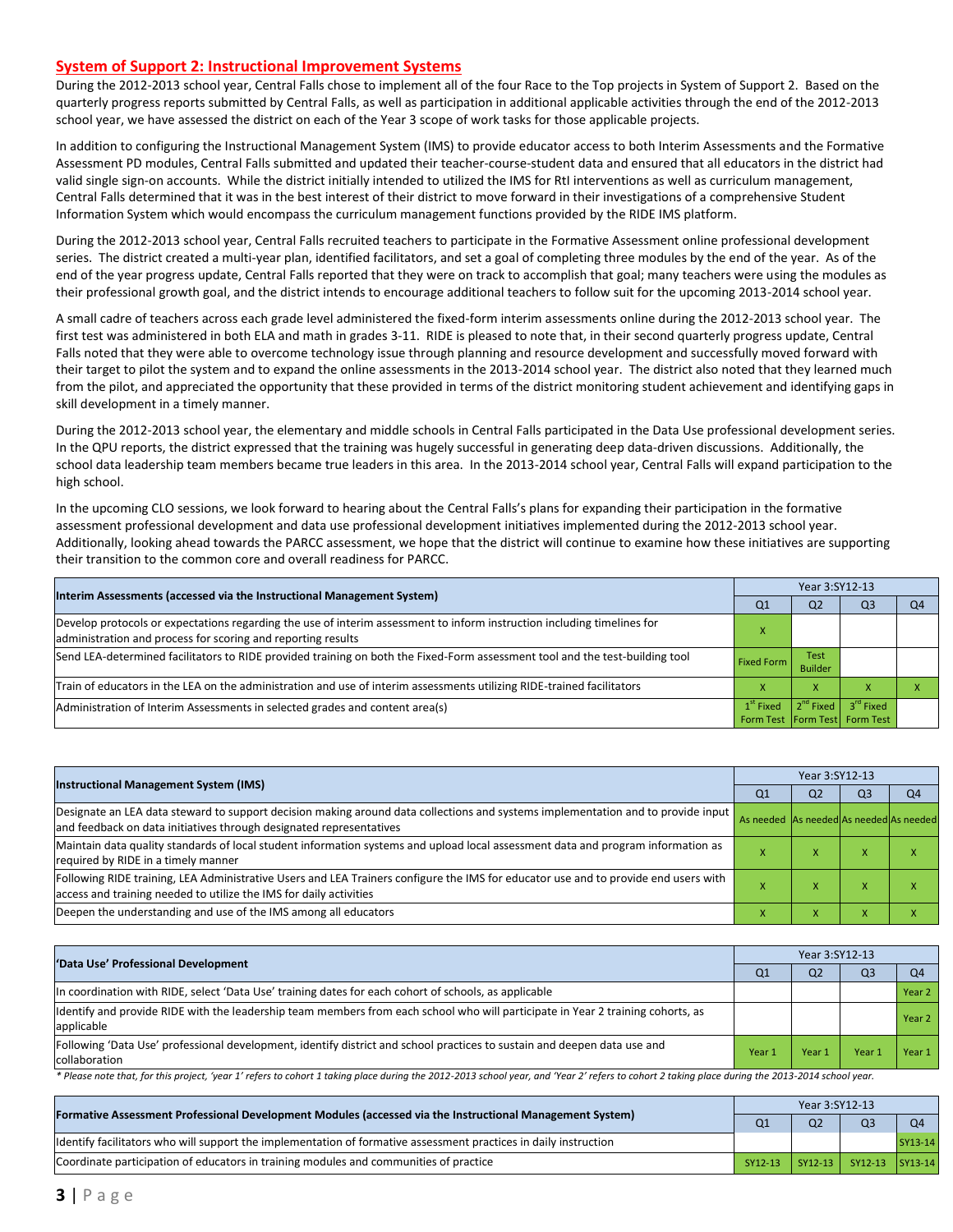#### **System of Support 3: Educator Effectiveness**

During the 2012-2013 school year, Central Falls fully implemented all components of System of Support 3 - the RIDE-approved Innovation Model for teacher evaluations, and the Rhode Island model for building administrator evaluations; and final effectiveness ratings for all teachers and building administrators have been submitted to RIDE using the Educator Performance and Support System. Based on the quarterly progress reports submitted by Central Falls, as well as participation in additional applicable activities through the end of the 2012-2013 school year, we have assessed the district on each of the Year 3 scope of work tasks for Educator Evaluation.

Despite the unexpected departure of an administrator at one of Central Falls' schools, the evaluation process continued to be on-track during Year 3. The evaluation committee in the district continued to meet monthly throughout the year to problem solve internal issues related to the process. In their quarterly progress update report, Central Falls noted that the work was deep and sustaining; additionally, faculty collaboration around writing grade-level SLOs, and professional growth goals, was moving forward. RIDE was pleased to note that, in their progress report, the district indicated that staff were beginning to see the initiatives as holistic integrations of their work.

During the 2012-2013 school year, all applicable Central Falls administrators attended teacher and building administrator evaluator trainings. RIDE is also pleased to note that teachers and evaluators within the district participated in supplemental activities, such as Student Learning Objective workshops and the FFTPS calibration videos. We hope that participants found these supports helpful in increasing comfort with the evaluation process. Additionally, district administrators have attended and/or registered for applicable summer 2013 training. In the Collaborative Learning for Outcomes meeting, Central Falls noted that they utilized the Educator Performance and Support System (EPSS) to facilitate the evaluation process on a voluntary pilot scale due to technical issues, but hoped to expand the use in 2013-2014.

Looking ahead, RIDE would like to remind the district of their responsibility to ensure that all personnel responsible for evaluating both teachers and building administrators participate in applicable training activities. As we enter into the final year of the Race to the Top grant, RIDE encourages Central Falls to continue to engage their CLO peers in thinking about continuous support for evaluation implementation, as well as how evaluation data is being used to identify professional development needs.

| <b>Educator Evaluation</b>                                                                                                                                                                           |                               |                                            | Year 3:SY12-13                   |                                  |
|------------------------------------------------------------------------------------------------------------------------------------------------------------------------------------------------------|-------------------------------|--------------------------------------------|----------------------------------|----------------------------------|
|                                                                                                                                                                                                      | Q <sub>1</sub>                | Q <sub>2</sub>                             | Q <sub>3</sub>                   | Q4                               |
| Participate in educator evaluation model design, development and refinement feedback opportunities                                                                                                   | x                             | x                                          | X                                | X                                |
| Identify District Evaluation Committee members, responsible for monitoring the implementation of the system and providing<br>recommendations to LEA leadership teams                                 |                               |                                            |                                  | X                                |
| ldentify individuals who will serve as primary and, if applicable, secondary/complementary evaluators                                                                                                |                               |                                            |                                  | X                                |
| Send all required evaluators to RIDE-provided evaluator training on model; Send evaluators and system administrators to training on<br>the Educator Performance Support System (EPSS) data system    |                               |                                            | Mid-year<br>half-day<br>training | Mid-year<br>half-day<br>training |
| Examine LEA Policies and Contracts for Challenges; where applicable, consider memorandums of understanding or contract renewal<br>language which will support district implementation of evaluations | $\mathsf{x}$                  | x                                          | X                                | X                                |
| Create a plan for the appropriate use of funds to support implementation of educator evaluation system                                                                                               |                               |                                            |                                  | X                                |
| Complete required components of RI Model for educator and building administrator evaluations                                                                                                         | SLO <sub>s</sub> and<br>Goals | Midyear<br>Conference Conference Summative | Midyear                          | <b>EOY Report</b><br>8<br>rating |
| Submit evaluation data and documentation (e.g. component and summative level ratings, verified rosters); provide other requested<br>information to support RIDE research and system improvement      | X                             | x                                          | X                                | X                                |
| Use Evaluation Data to identify individual and school/district-wide professional development needs and act on those needs                                                                            |                               |                                            | X                                | X                                |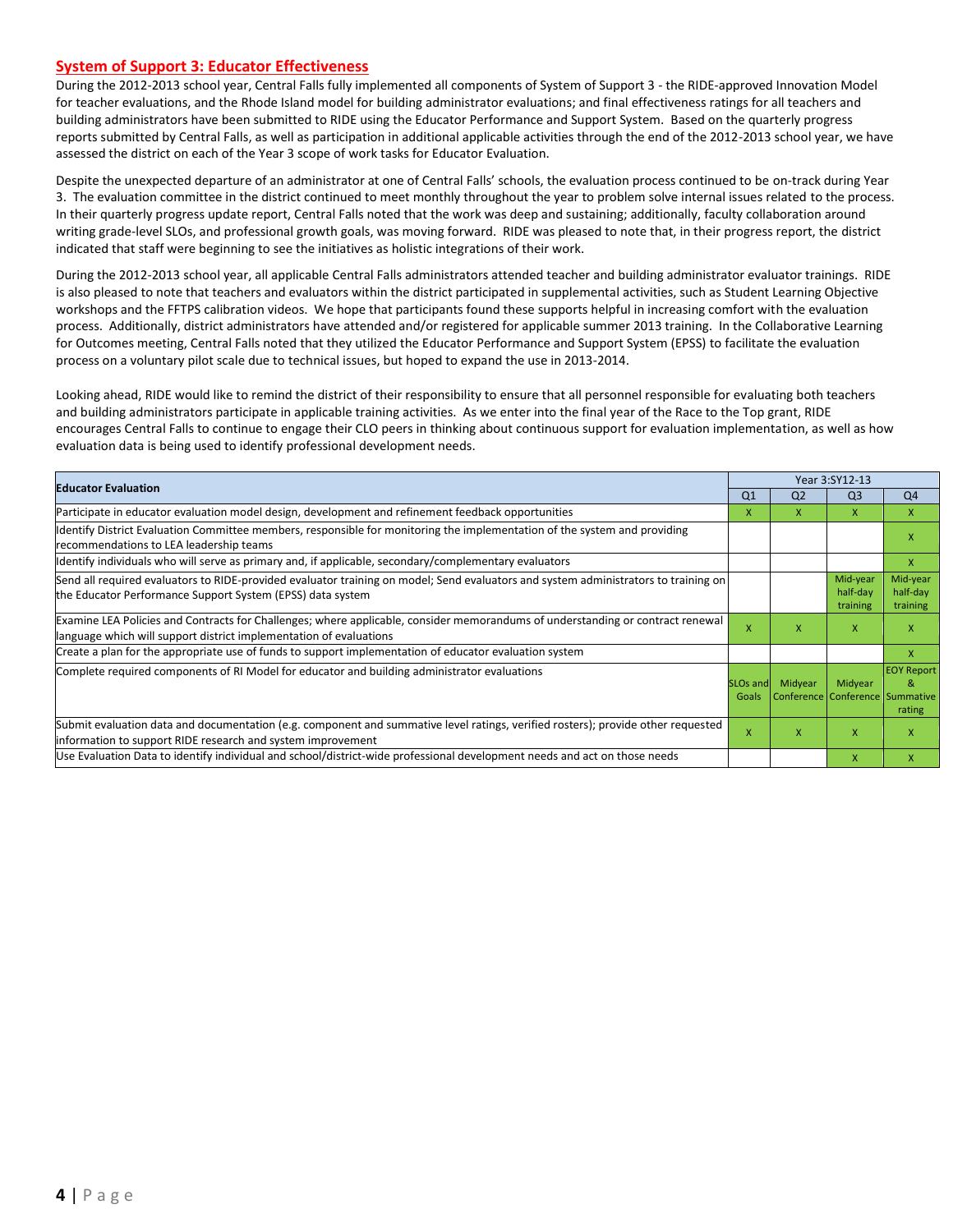#### **System of Support 4: Human Capital Development**

During the 2012-2013 school year, Central Falls participated fully in the Beginning Teacher Induction program. Based on the quarterly progress reports submitted by Central Falls, as well as participation in additional applicable activities through the end of the 2012-2013 school year, we have assessed the district on each of the Year 3 scope of work tasks for Beginning Teacher Induction. Additionally, Central Falls has continued their utilization of SchoolSpring for recruitment of staff on an as needed basis.

RIDE was pleased to note that Central Falls found the Beginning Teacher Induction program helpful, and that the feedback from both teachers and coaches was positive. In its quarterly progress reports, Central Falls did not note any challenges around this work.

In the upcoming CLO sessions, RIDE looks forward to engaging in a deeper conversation around the revisions that Central Falls and other LEAs have made to their hiring policies, timelines, and processes in order to support broader human capital initiatives including recruitment of highly qualified and diverse candidates and providing data-driven induction support to beginning teachers.

| <b>Beginning Teacher Induction</b>                                                                                                                                                        |    |                |           |    |
|-------------------------------------------------------------------------------------------------------------------------------------------------------------------------------------------|----|----------------|-----------|----|
|                                                                                                                                                                                           | Q1 | Q <sub>2</sub> | Q3        | Q4 |
| If applicable, recommend potential Induction Coaches to RIDE                                                                                                                              |    |                |           |    |
| Review and revise hiring policies, timelines and processes in order to support appropriate and timely projections for anticipated hires<br>requiring induction coach services             |    |                | $\lambda$ |    |
| Provide RIDE with list of beginning teachers who will receive Induction Coach support in a timely manner in order to ensure that all<br>beginning teachers have coaching                  |    |                |           |    |
| Participate in RIDE-provided information opportunities in order to learn about induction coach program                                                                                    |    |                |           |    |
| Provide feedback to RIDE on the development and integration of existing mentorship programs into a sustainable, instructionally-<br>lfocused state or district-wide Induction Coach model |    |                |           |    |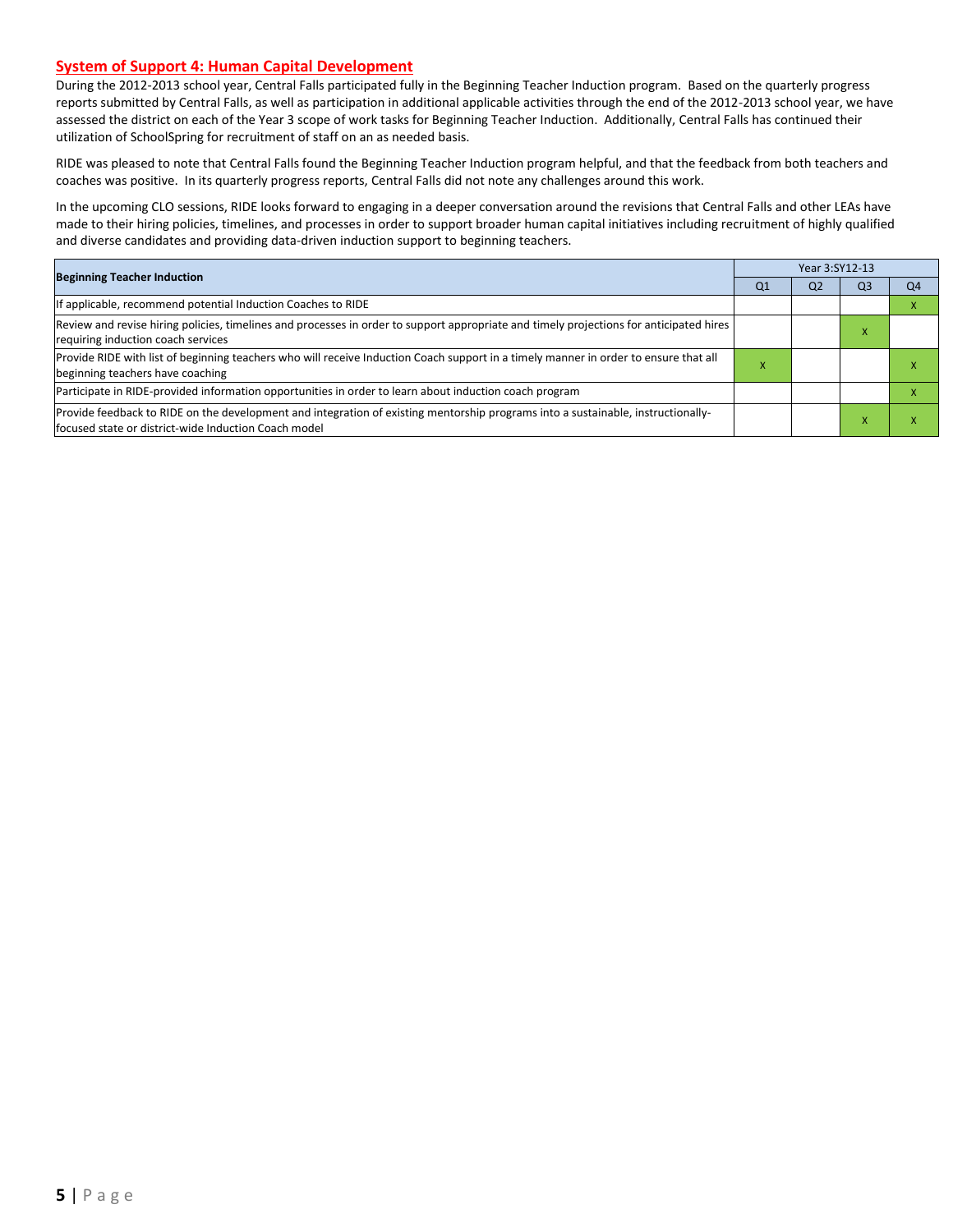#### **System of Support 5: School Transformation and Innovation**

During the 2012-2013 school year, Central Falls continued to implement key school turnaround activities to ensure that their Cohort I identified persistently lowest achieving school moved forward on their plan to increase student achievement. We appreciate that, during the 2012-2013 school year, Central Falls maintained an active partnership with RIDE and that the district and schools jointly worked to ensure that school leadership teams participated in the professional development activities outlined in the scope of work tasks and commitments under Race to the Top. We encourage the district to defer to the monitoring and reporting completed under the school turnaround efforts for a more robust synopsis of that work.

| <b>School Achievement Specialists</b>                                                                                                |  | Year 3:SY12-13 |                |    |
|--------------------------------------------------------------------------------------------------------------------------------------|--|----------------|----------------|----|
|                                                                                                                                      |  | O <sub>2</sub> | Q <sub>3</sub> | Q4 |
| Work with RIDE to establish progress monitoring plan for School Achievement Specialist vendor                                        |  |                |                |    |
| Monitor the effectiveness of cohort I and II school achievement specialists supporting identified schools in collaboration with RIDE |  |                |                |    |
| Adjust and modify School Achievement Specialist supports to PLAs as needed                                                           |  |                |                |    |

|                                                                                                                                                                                                         |                | Year 3:SY12-13 |                |    |
|---------------------------------------------------------------------------------------------------------------------------------------------------------------------------------------------------------|----------------|----------------|----------------|----|
| <b>Turnaround Principal Leaders Corps</b>                                                                                                                                                               | O <sub>1</sub> |                | Q <sub>3</sub> | Q4 |
| ldentify and recommend to RIDE school-based, district-based and non school-based leaders within the LEA as potential participants for<br>the turnaround principal leadership corps group I and group II |                |                |                |    |
| Turnaround Principal Corps members attend residency and professional development as offered by RIDE                                                                                                     |                |                |                |    |
| Determine the placement for Turnaround Principal Leader corps members following successful completion of residency program                                                                              |                |                |                |    |

|                                                                                                                                                         | Year 3:SY12-13 |                |                |                |  |
|---------------------------------------------------------------------------------------------------------------------------------------------------------|----------------|----------------|----------------|----------------|--|
| Spring 2012 and Summer Leadership Institute                                                                                                             | O <sub>1</sub> | O <sub>2</sub> | Q <sub>3</sub> | Q <sub>4</sub> |  |
| Provide feedback on the design and delivery of spring 2012 and summer institutes                                                                        |                |                | x              |                |  |
| Identify a core team to attend spring 2012 and summer institutes                                                                                        |                |                | X              |                |  |
| Attend spring 2012 and summer institute training                                                                                                        |                |                | Summer<br>2013 |                |  |
| ldentify the need for up to 5 days of additional job-embedded follow-up to spring 2012/summer institute and coordinate delivery with<br>the RIDE vendor |                |                |                |                |  |

|                                                                                                            | Year 3:SY12-13 |    |                |  |  |
|------------------------------------------------------------------------------------------------------------|----------------|----|----------------|--|--|
| <b>Teacher Evaluation Support</b>                                                                          | $_{\rm O1}$    | Ο2 | O <sub>3</sub> |  |  |
| Hire/procure Teacher Evaluation Support services                                                           |                |    |                |  |  |
| Work with RIDE to establish progress monitoring plan for Teacher Evaluation Support services and/or vendor |                |    |                |  |  |
| Monitor the effectiveness of Teacher Evaluation Support vendor/services                                    |                |    |                |  |  |

The contents of this report were developed under a Race to the Top grant from the U.S. Department of Education. However, those contents do not necessarily represent the policy of the U.S. Department of Education, and you should not assume endorsement by the Federal Government.